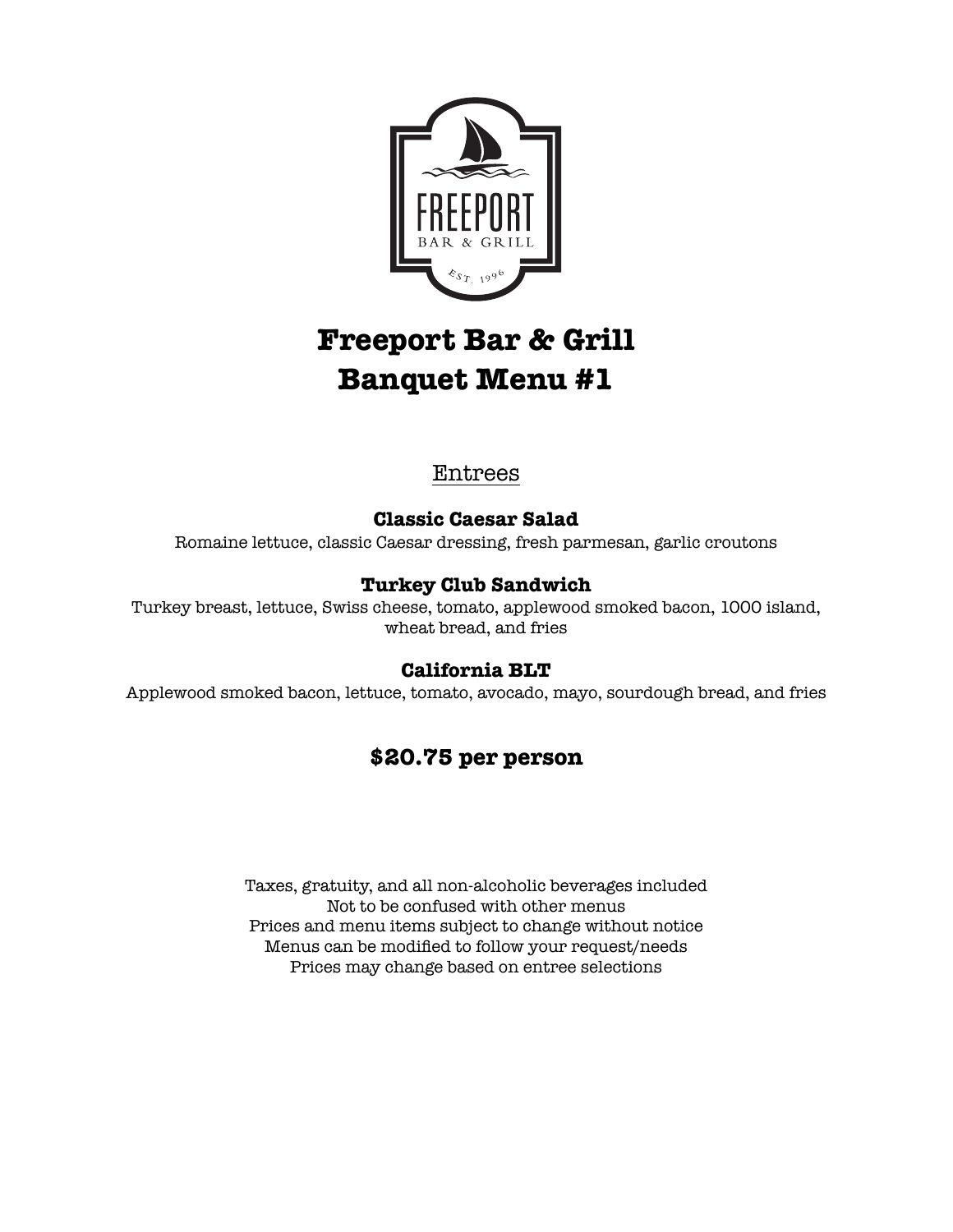

# **Freeport Bar & Grill Banquet Menu #2**

## Entrees

#### **Clubhouse Salad**

Turkey, applewood smoked bacon, swiss cheese, avocado, tomatoes, kidney and garbanzo beans, egg, spring mix, and choice of dressing

#### **Freeport Burger**

Swiss and cheddar cheeses, lettuce, tomato, onion, pickle, 1000 island, and fries

#### **Malibu Chicken Sandwich**

Grilled chicken breast, swiss cheese, applewood smoked bacon, lettuce, tomato, onion, pickle, 1000 islands, and fries

#### **Philly Beef Sandwich**

Grilled onions and bell peppers, swiss cheese, au jus, French roll, and fries

#### **Grilled Chicken Quesadilla**

Grilled chicken breast, fresh veggies, sour cream, and fire roasted salsa

# **\$22.95 per person**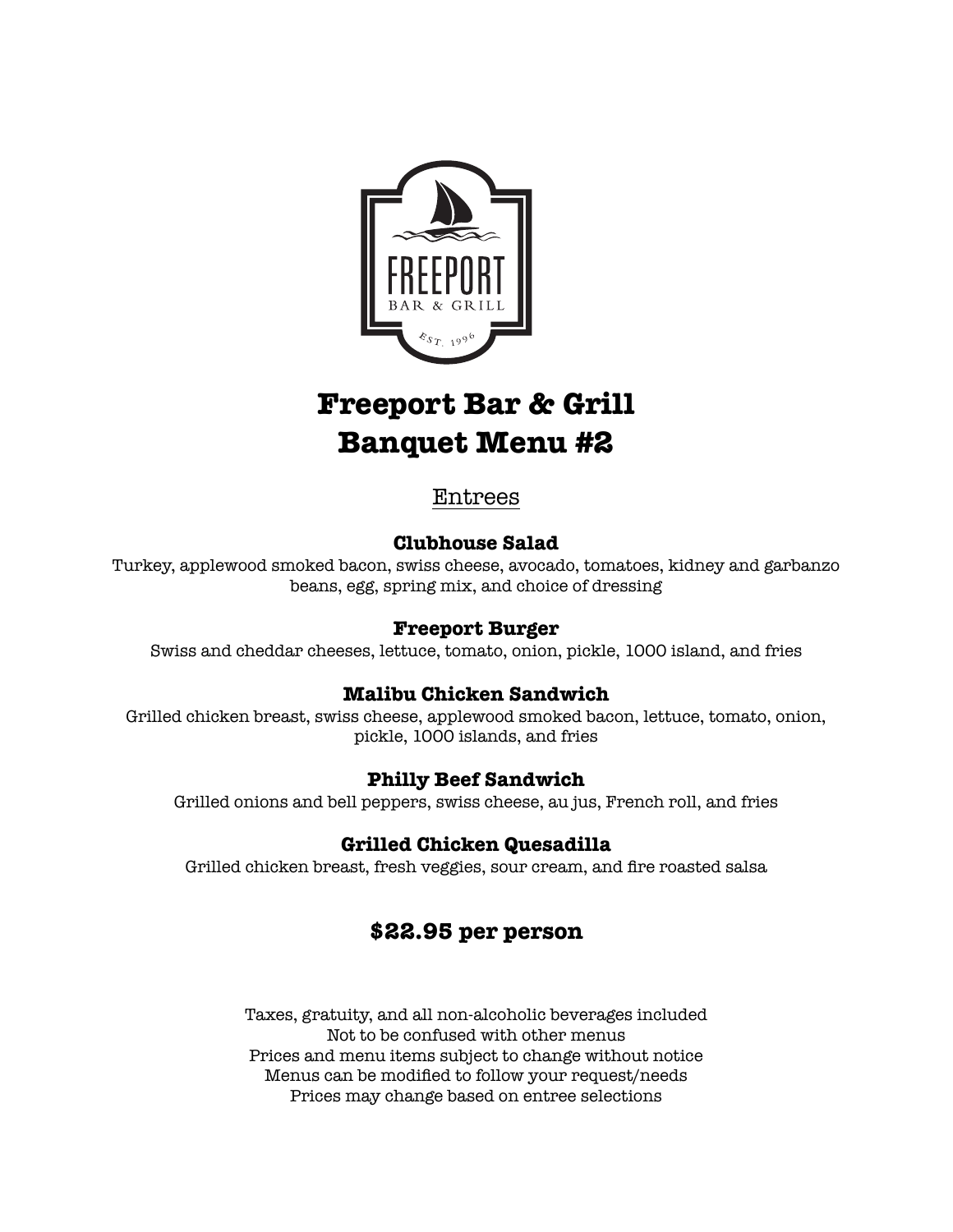

# **Freeport Bar & Grill Banquet Menu #3**

Entrees come with a cup of the soup of the day or a house salad

# Entrees

#### **Garlic Pasta Pomodoro**

Angel hair pasta, fresh garlic, olive oil, tomatoes, basil, parmesan, and garlic bread Add chicken or bay shrimp

## **Spaghetti & Meatballs**

House-made marinara, meatballs, and garlic bread

## **Yankee Pot Roast**

Caramelized onion gravy, braised carrots, garlic mashed potatoes, and horseradish

## **California Style Rotisserie Chicken**

1/2 roasted chicken on bed of caramelized onions, artichoke hearts, bell peppers, green olives, asparagus tips, and garlic mashed potatoes

## **1/2 Rack Ribs**

Tender and lean Midwest pork ribs basted in our house-made BBQ sauce, topped with onion strings, and served with garlic mashed potatoes

# **\$29.50 per person**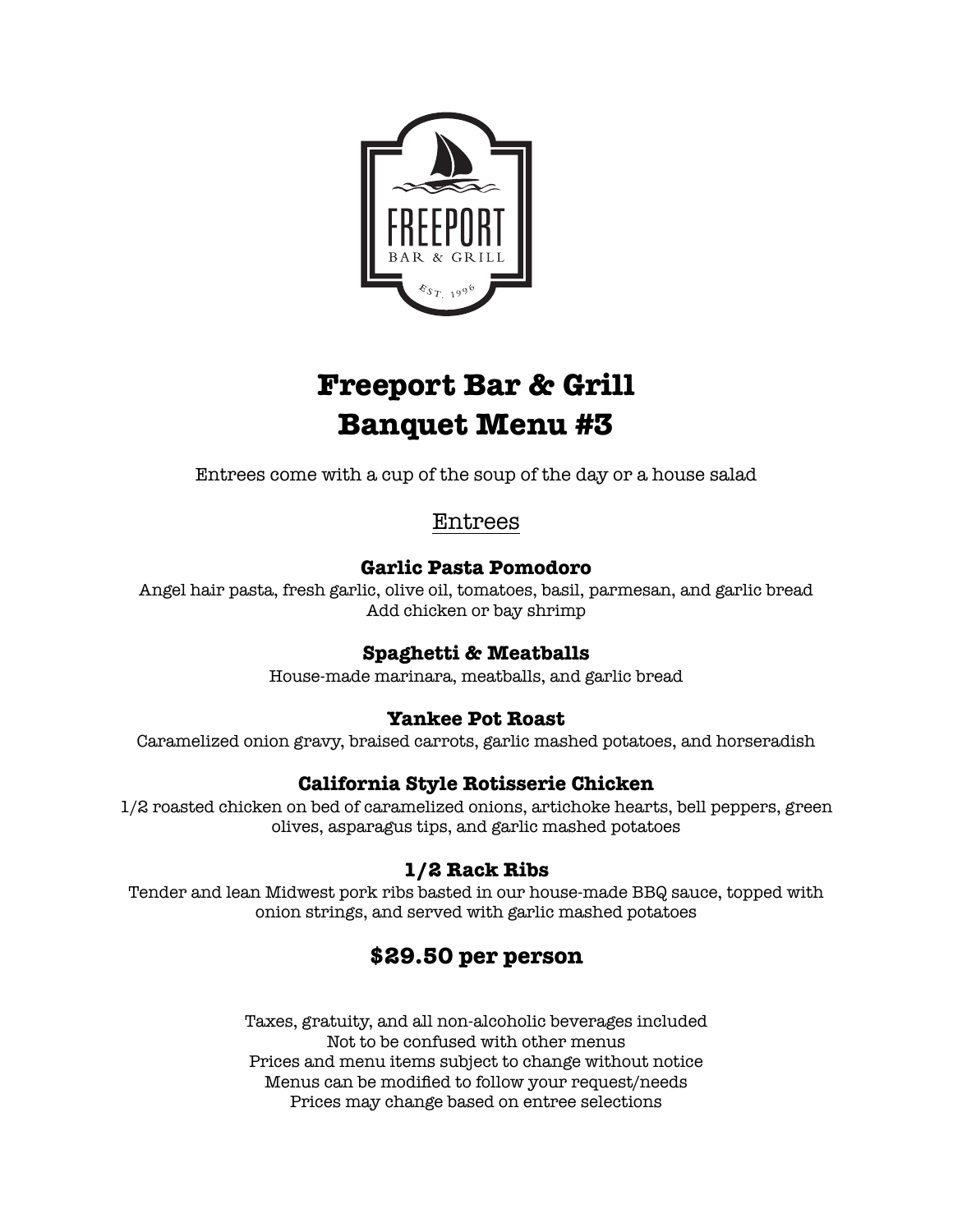

# **Freeport Bar & Grill Banquet Menu #4**

Entrees come with a cup of the soup of the day or a house salad

Entrees

#### **Beef Short Ribs**

Demi glaze, garlic mashed potatoes, and fresh vegetables

## **Linguini Portofino**

Shrimp, fresh and chopped clams, lobster, white wine, tomatoes, garlic, lemon, and garlic bread

#### **Salmon**

Garlic mashed potatoes and vegetables

#### **Chicken Cordon Bleu**

A combination of tender chicken, ham, and Swiss cheese baked and covered with a creamy cheese sauce, garlic mashed potatoes, and vegetables

# **\$39.50 per person**